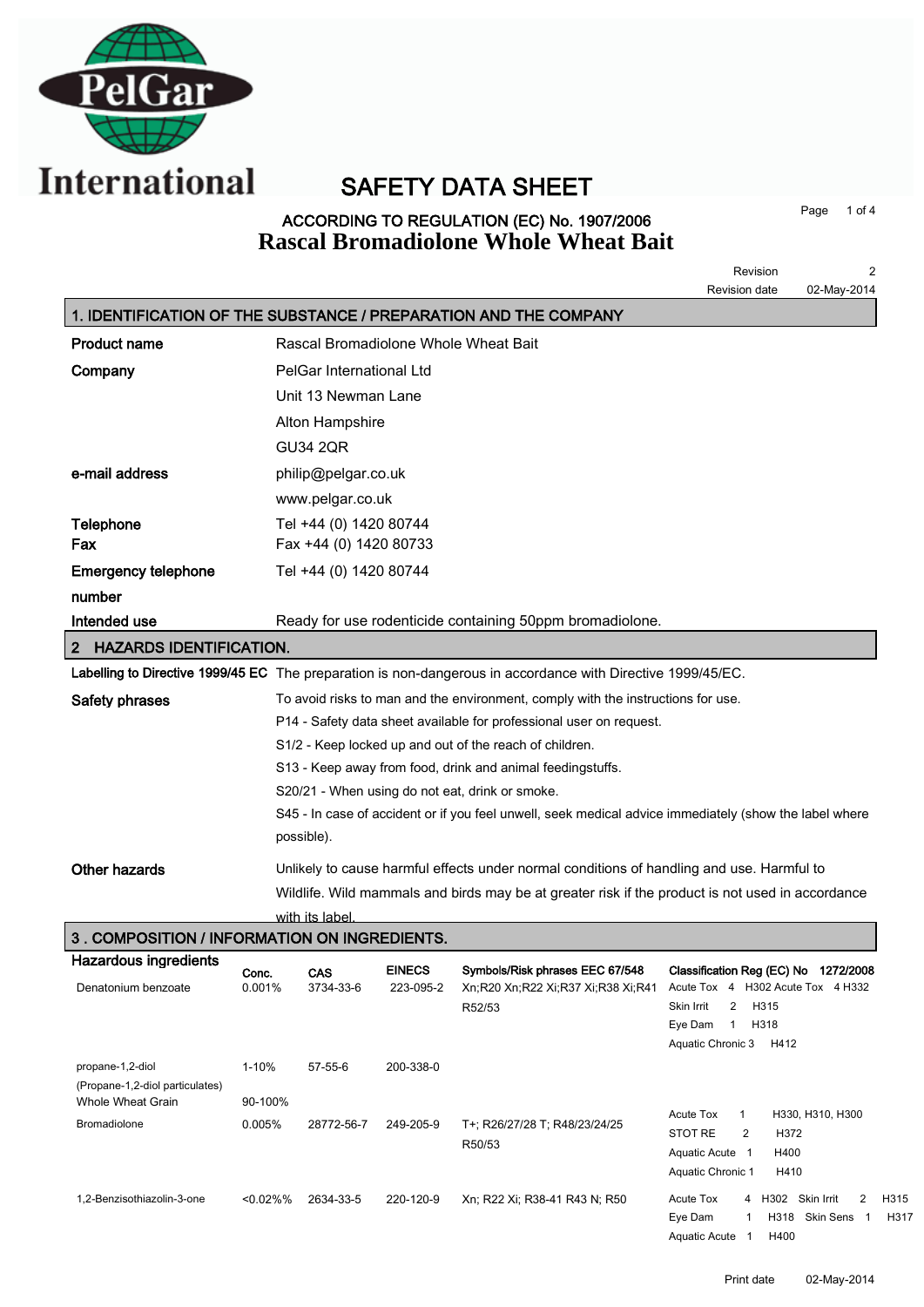## **Rascal Bromadiolone Whole Wheat Bait**

|             | Revision             |
|-------------|----------------------|
| 02-May-2014 | <b>Revision date</b> |

|                                         | <b>INGVISION GALG</b><br>∪∠-iviay-∠∪ i <del>4</del>                                                                                                                                 |  |  |
|-----------------------------------------|-------------------------------------------------------------------------------------------------------------------------------------------------------------------------------------|--|--|
| <b>4. FIRST AID MEASURES</b>            |                                                                                                                                                                                     |  |  |
| Skin contact                            | May cause skin irritation in susceptible persons. Remove contaminated clothing. Wash off                                                                                            |  |  |
|                                         | immediately with plenty of soap and water. If irritation persists obtain medical attention.                                                                                         |  |  |
| Eye contact                             | Contaminated clothing should be washed and dried before re-use.<br>May cause eye irritation of susceptible persons. Rinse immediately with plenty of water and seek                 |  |  |
| Inhalation                              | medical advice if irritation persists.<br>Unlikely to present an inhalation hazard unless excessive dust is present. Move the exposed                                               |  |  |
|                                         | person to fresh air. Obtain medical advice immediately.                                                                                                                             |  |  |
| Ingestion<br><b>General information</b> | If swallowed, seek medical advice immediately and show this container or label.<br>In case of accident or if you feel unwell, seek medical advice immediately (show the label where |  |  |
|                                         | possible). ADVICE FOR DOCTORS: Bromadiolone is an indirect anti-coagulant.                                                                                                          |  |  |
|                                         | Phytomenadione, Vitamin K1, is antidotal. Determine prothrombin time not less than 18 hours                                                                                         |  |  |
|                                         | after consumption. If elevated, administer Vitamin K1 until prothrombin time normalises. Continue                                                                                   |  |  |
|                                         | determination of prothrombin time for two weeks after withdrawal of antidote and resume                                                                                             |  |  |
|                                         | treatment if elevation occurs in that time.                                                                                                                                         |  |  |
| <b>5. FIRE FIGHTING MEASURES</b>        |                                                                                                                                                                                     |  |  |
| <b>Extinguishing media</b>              | Keep fire exposed containers cool by spraying with water if exposed to fire. Carbon dioxide                                                                                         |  |  |
|                                         | (CO2) Alcohol resistant foam. Dry chemical. Use extinguishing media appropriate to the                                                                                              |  |  |
|                                         | surrounding fire conditions.                                                                                                                                                        |  |  |
|                                         | Do not use water jets.                                                                                                                                                              |  |  |
| <b>Protective equipment</b>             | In the event of fire. Wear: Self-contained breathing apparatus. Suitable gloves and boots.                                                                                          |  |  |
| <b>6. ACCIDENTAL RELEASE MEASURES</b>   |                                                                                                                                                                                     |  |  |
| <b>Personal precautions</b>             | Wear suitable protective clothing, gloves and eye/face protection. See section 8.                                                                                                   |  |  |
| <b>Environmental precautions</b>        | Prevent further leakage or spillage, if safe to do so.                                                                                                                              |  |  |
| Clean up methods                        | Clean up promptly by sweeping or vacuum. Transfer to a suitably labelled container.                                                                                                 |  |  |
|                                         | Subsequently, wash the contaminated area with water, taking care to prevent the washings                                                                                            |  |  |
|                                         | entering sewers or drains.                                                                                                                                                          |  |  |
| 7. HANDLING AND STORAGE                 |                                                                                                                                                                                     |  |  |
| Handling                                | Avoid contact with eyes and skin. Avoid formation of dust. Do not smoke eat or drink while                                                                                          |  |  |
|                                         | handling this product. Always use good personal hygiene procedures when handling                                                                                                    |  |  |
|                                         | chemicals. Wash hands and face before eating, drinking or smoking. Read the label before                                                                                            |  |  |
|                                         |                                                                                                                                                                                     |  |  |
|                                         | use. Unlikely to produce much dust as the product is a low dust whole wheat grain.                                                                                                  |  |  |
| Storage                                 | Keep in a cool, dry, well ventilated area. Keep out of the reach of children. Keep away from                                                                                        |  |  |
|                                         | food and animal feedstuffs. Keep away from oxidising agents.                                                                                                                        |  |  |
|                                         |                                                                                                                                                                                     |  |  |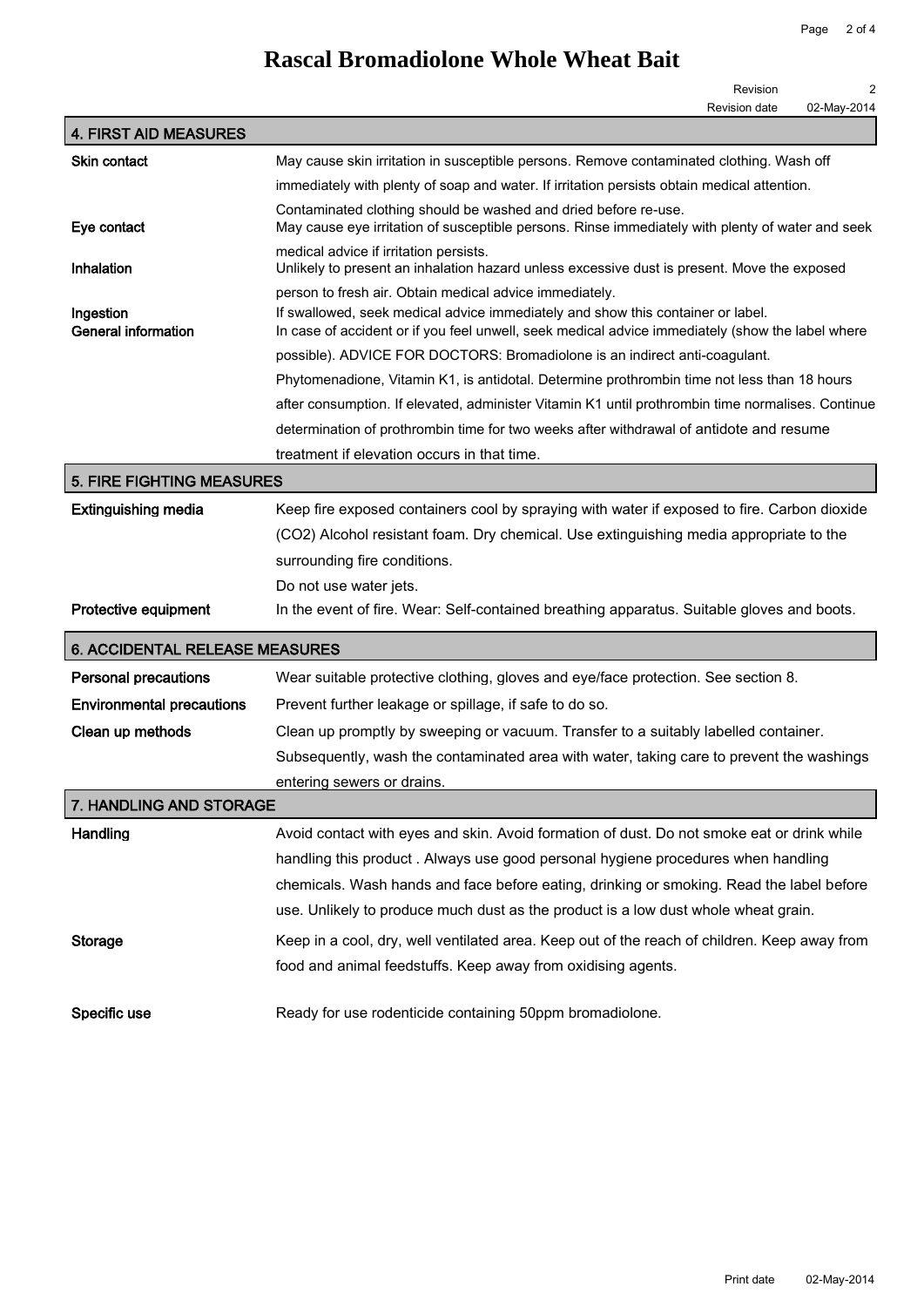### **Rascal Bromadiolone Whole Wheat Bait**

Revision 2

#### Revision date 02-May-2014

### 8. EXPOSURE CONTROLS / PERSONAL PROTECTION

#### Exposure limits

| propane-1,2-diol                                                                                        |                             | WEL 8-hr limit ppm: -                                                                         | WEL 8-hr limit mg/m3: 10                |
|---------------------------------------------------------------------------------------------------------|-----------------------------|-----------------------------------------------------------------------------------------------|-----------------------------------------|
| (Propane-1 2-diol particulates)                                                                         |                             | WFI 15 min limit nom -                                                                        | WFI 15 min limit ma/m3 $\cdot$ -        |
| propane-1,2-diol                                                                                        |                             | WEL 8-hr limit ppm: 150                                                                       | WEL 8-hr limit mg/m3: 474               |
| (Propane-1.2-diol total vapour and particulates)                                                        |                             | WEL 15 min limit ppm: -                                                                       | WEL 15 min limit mg/m3: -               |
|                                                                                                         |                             |                                                                                               |                                         |
| Whole Wheat Grain                                                                                       |                             | WEL 8-hr limit ppm:                                                                           | WEL 8-hr limit mg/m3: 10 (grain dust)   |
|                                                                                                         |                             | WEL 15 min limit ppm:                                                                         | WEL 15 min limit mg/m3: 30 (grain dust) |
| <b>Respiratory protection</b>                                                                           |                             | Unlikely to present an inhalation hazard unless excessive dust is present. If levels approach |                                         |
|                                                                                                         |                             | the WEL, then suitable approved respiratory protection should be worn.                        |                                         |
| Hand protection                                                                                         | Impervious gloves.          |                                                                                               |                                         |
| Not required under normal conditions of handling. Tight fitting goggles if exposed to<br>Eye protection |                             |                                                                                               |                                         |
|                                                                                                         | excessive dust.             |                                                                                               |                                         |
| Protective equipment                                                                                    | Impervious clothing. Boots. |                                                                                               |                                         |

#### 9. PHYSICAL AND CHEMICAL PROPERTIES

| Description             | Granules. |
|-------------------------|-----------|
| Colour                  | Red.      |
| Odour                   | None.     |
| <b>Relative density</b> | 1.27      |
|                         |           |

| 10. STABILITY AND REACTIVITY |                                                                            |  |
|------------------------------|----------------------------------------------------------------------------|--|
| <b>Stability</b>             | Stable under normal conditions.                                            |  |
| Conditions to avoid          | Heat, sparks and open flames.                                              |  |
| Materials to avoid           | Oxidising agents.                                                          |  |
| Hazardous decomposition      | Combustion or thermal decomposition will produce toxic and irritant fumes. |  |
|                              |                                                                            |  |

#### products

#### 11. TOXICOLOGICAL INFORMATION

#### Toxicological information

| <b>Bromadiolone</b>   | Oral Rat LD50 = $<$ 5mg/kg                                                                |
|-----------------------|-------------------------------------------------------------------------------------------|
|                       | Dermal Rat LD50 = 23 mg/kg                                                                |
| Denatonium benzoate   | Oral Rat LD50 = $749 \text{ mg/kg}$                                                       |
|                       | Inhalation Rat LC50/4 $h = 0.2$ mg/l                                                      |
| propane-1,2-diol      | Oral Rat LD50 = $>2000$ mg.kg                                                             |
| <b>Acute toxicity</b> | ORL RAT LD50 approx 22.5g/kg (calculated).                                                |
| Corrosivity           | No irritation expected.                                                                   |
| Sensitization         | Grain dust is a respiratory sensitiser causing asthma. As the product is a low dust whole |
|                       | wheat grain, it is unlikely to create sufficient dust to cause any problems.              |
| Mutagenic effects     | No evidence to suggest anticoagulant rodenticides are mutagenic.                          |
| Carcinogenic effects  | No evidence to suggest anticoagulant rodenticides are carcinogenic.                       |